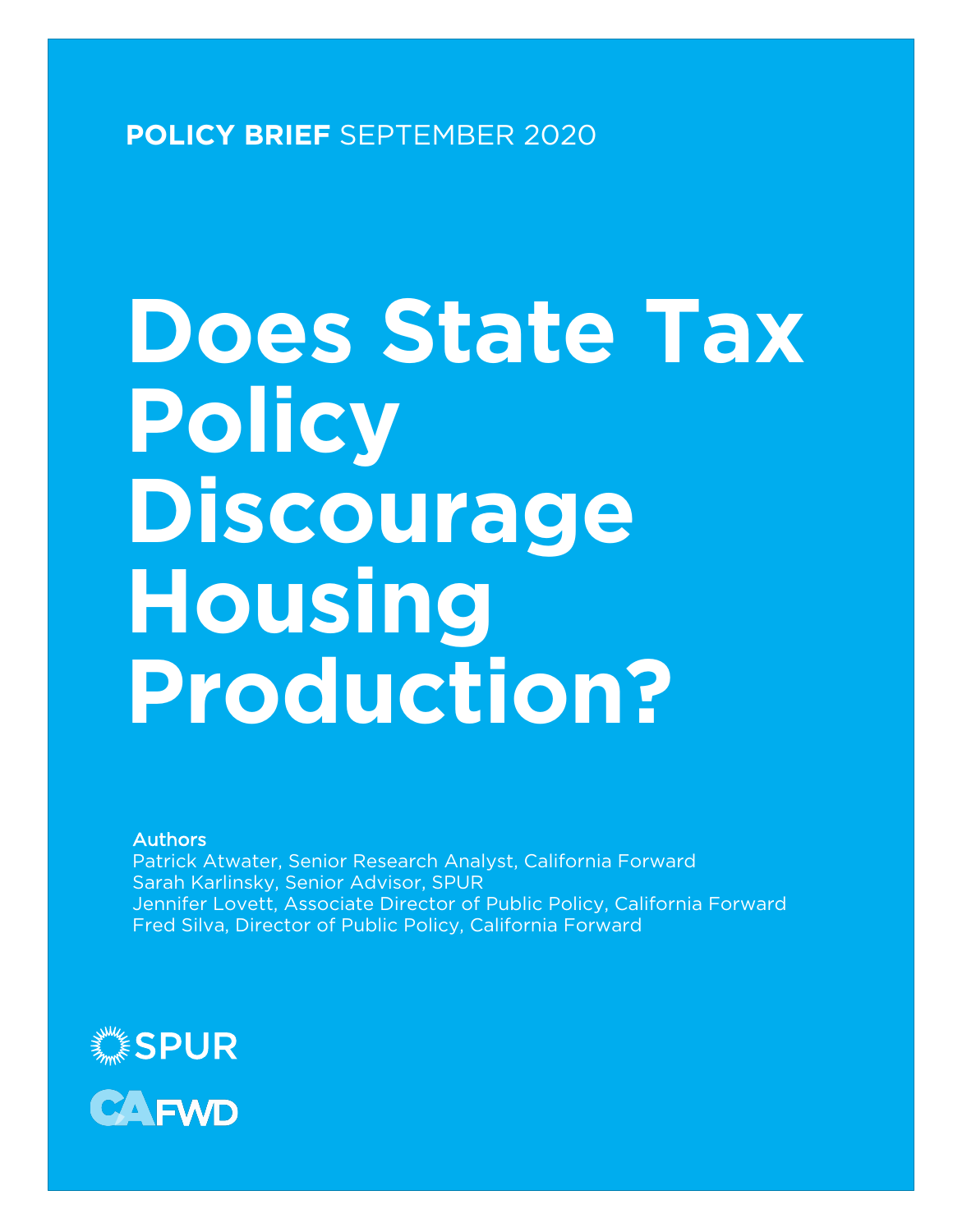## Introduction

California is in the midst of a housing crisis. The primary driver of this crisis is the fact that the state has failed to produce enough housing for those who want to live here. This shortage threatens California's diversity and economy while impacting the lives of millions of Californians who spend far too much of their income on housing, leaving little left over for the other needs of daily living.

Why does California fail to produce enough housing? The answer to this question is complex. Part of the challenge lies with a governance system that gives local jurisdictions the power to decide what gets built and where and with a complex regulatory system that was built on good intentions but has the unfortunate consequence of impeding housing production. Both of these factors are coupled with an insufficient supply of construction labor, driving up costs.

More recently, the COVID-19 crisis has slowed housing construction and put tremendous pressure on local government finances. California's last several recessions have seen substantial changes in the state-local financial system, highlighting a potential policy window for reform.

With that context, this policy brief examines one contributing factor to the housing crisis: California's tax policies. Each jurisdiction relies on a combination of taxes, including property taxes, sales taxes and business taxes, to cover expenses. They may seek to maximize certain types of revenue, such as sales taxes, by changing their zoning to encourage "rateables," i.e., developments that produce sales tax revenue, such as big-box retail. And they may try to minimize expenditures by minimizing housing production (which adds residents and creates demand for services such as parks and libraries).

Currently, many local jurisdictions view housing as less fiscally beneficial (or even detrimental) to their fiscal health. Proposition 13,1 which passed in 1978, caps property tax rates at 1% of the assessed value in the base year (typically the year the property was purchased) and limits property tax increases to 2% per year (plus other taxes that have been approved by voters). Additionally, a complex statutory system distributes the property tax to cities and other public agencies within each county. This system limits how much local jurisdictions can rely on property taxes to fund services.

The mix of local city tax revenues matters to development choices. For example, a city that has a small share of the property tax may have a higher reliance on the sales tax since it can control the amount of retail development allowed within its boundaries. This situation creates a fiscal stew that often means little interest in the development of housing and greater interest in retail development, since local jurisdictions are able to retain some of their sales tax revenue.<sup>2</sup>

SPUR and California Forward have partnered to review the relative reliance of the Bay Area's 101 cites on property tax versus sales tax and to test the question of whether those cites with a low share of the property tax would have an incentive to produce more housing if their share of the property tax was increased. We then provide some policy options for reducing the fiscal incentives for jurisdictions to avoid zoning for housing.

<sup>1</sup> https://lao.ca.gov/publications/report/3497

<sup>2</sup> https://lao.ca.gov/2007/sales\_tax/sales\_tax\_012407.pdf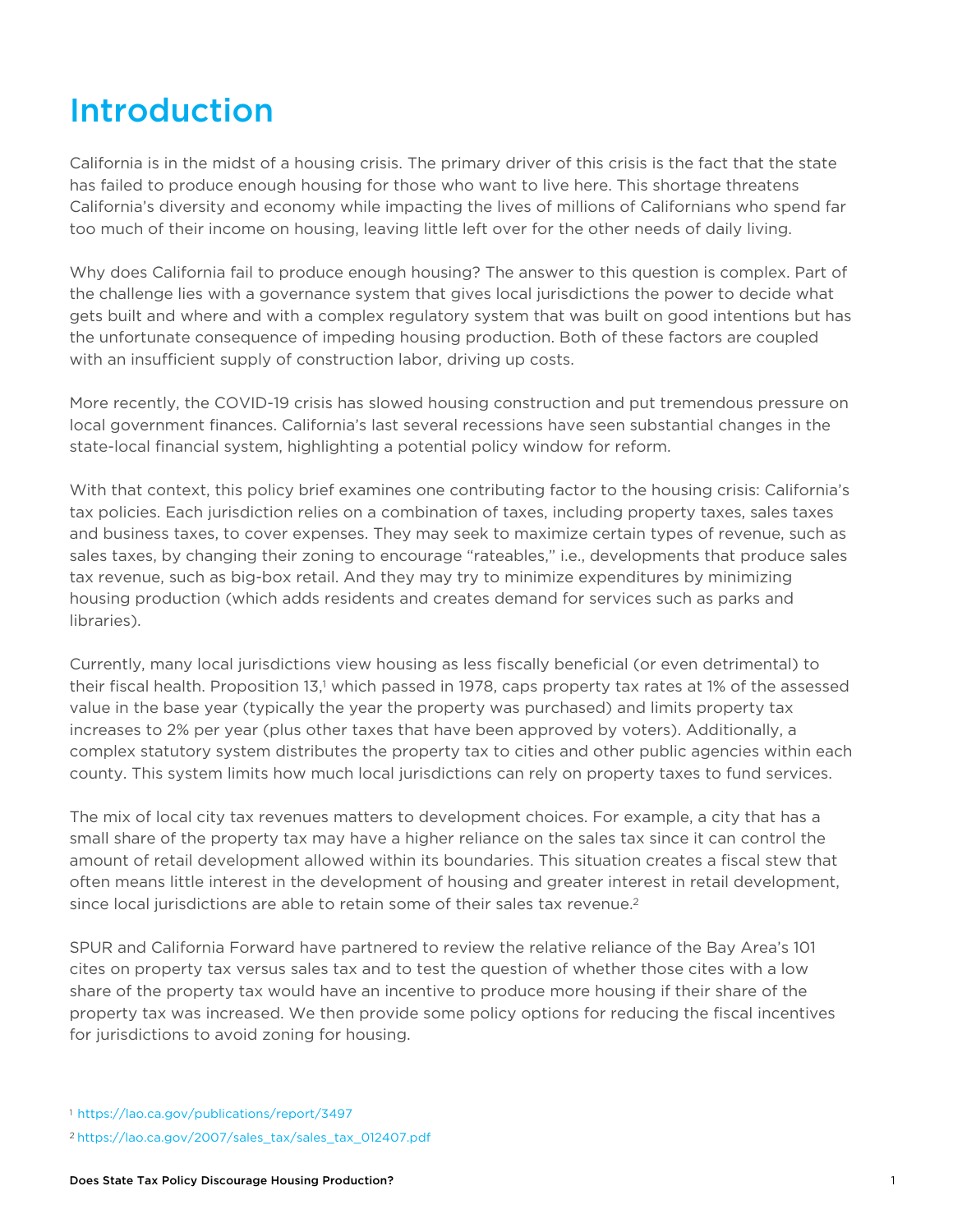We ask three sets of questions:

#### **1. What drives the tax base of the cities of the Bay Area and how does the resource base vary from city to city?**

To answer these questions, we reviewed how property tax reliance differs from city to city based on the proportion of the property tax to other taxes such as the sales tax.

#### **2. How does housing production relate to the reliance on property taxes?**

Cities with a low share of the property tax have little fiscal incentive to approve housing. We examine housing production in Bay Area cities to show how much housing cities produced compared to their reliance on property tax revenue, understanding that there are many other factors that go into a community's decision to approve more housing.

#### **3. What are the tax and policy changes needed to make housing a fiscal positive for cities?**

If we want cities to change their zoning to allow more housing, what tax and policy changes need to be made? What are the principles that should guide these changes?

## What drives the tax bases of Bay Area cities?

Cities derive revenues largely from three sources: property tax, sales tax and other taxes including hotel taxes, utility taxes and business taxes. We focus our analysis on property taxes and sales taxes.

#### Property Taxes

Property tax represents about 30% of municipal budgets in the Bay Area. These taxes on land and buildings are paid annually and collected by the county. A state statutory system dictates how property taxes are allocated within the county. The allocation that each city receives is based on the share of the property tax that each agency levied in tax rates prior to Prop. 13. Those cities that had higher tax rates before Prop. 13 receive a larger share of the post-Proposition 13 property tax revenues.

The share of the property tax that a city receives varies widely. For example, the city of Hercules receives 3.5% of the property taxes it generates, the city of Berkeley receives 35% of its property taxes and San Francisco receives 62% of its property taxes as a consolidated city and county. See Appendix A for a more detailed comparison among the Bay Area cities.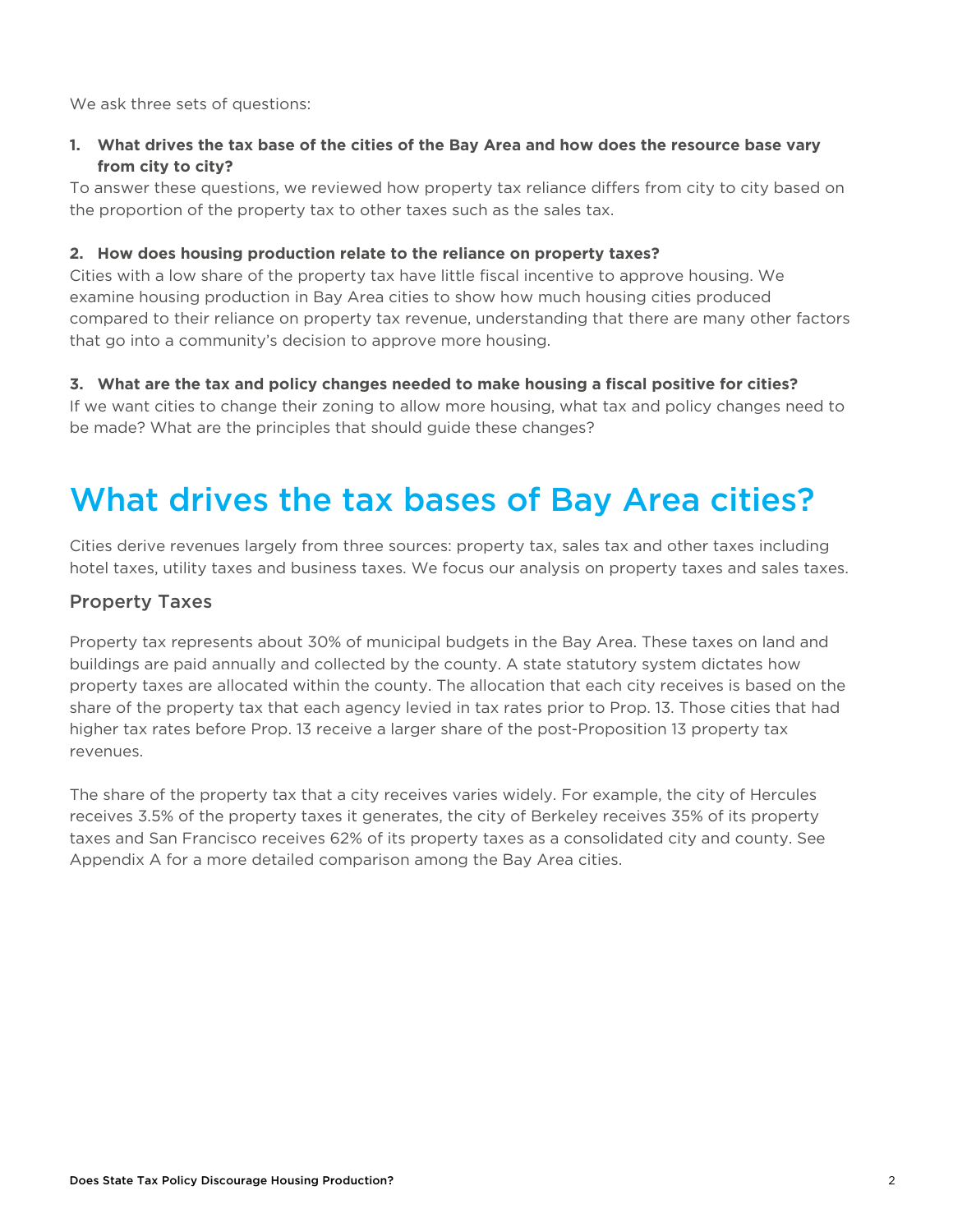#### FIGURE 1.

#### **Allocation Bay Area Cities Receive of the Property Tax They Generate**

|                                       | <b>CITIES</b><br>(FOR FULL LIST, PLEASE SEE APPENDIX A)                         | PERCENT SHARE<br>OF PROPERTY TAX |  |
|---------------------------------------|---------------------------------------------------------------------------------|----------------------------------|--|
| <b>BOTTOM</b><br>THIRD                | Foster City, Emeryville, Pleasant Hill, Lafayette, Santa<br>Clara,<br>Palo Alto | 0-9.27%                          |  |
| MIDDLE<br>THIRD                       | Milpitas, Walnut Creek, San Jose, Fremont, San Mateo                            | 9.49-14.03%                      |  |
| <b>TOP</b><br>THIRD                   | Hayward, Redwood City, Oakland, East Palo Alto,<br>American Canyon              | 14.08%-31.44%                    |  |
| COMBINED<br><b>CITY AND</b><br>COUNTY | San Francisco                                                                   | 61.97%                           |  |

Source: California Building Industry Association for residential construction data and the California State Controller's Office for the local government finance data. Analysis by California Forward.

For the purpose of this analysis, we have grouped Bay Area cities into thirds. The bottom third are those cities that receive the lowest percent share of the property taxes that they generate. The top third are those cities that receive the highest share. Because San Francisco is both a city and a county, it is treated separately from the rest of the analysis.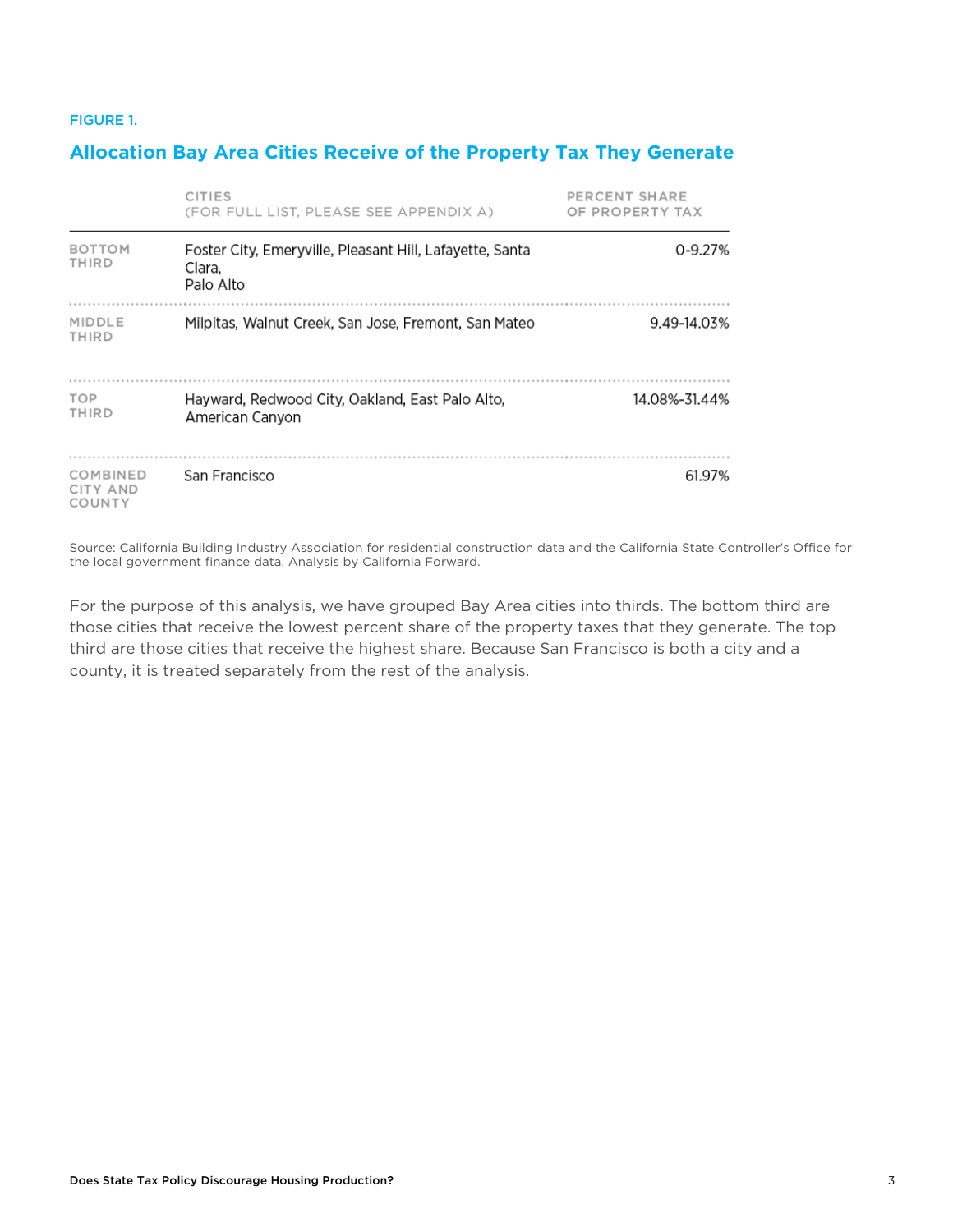

## FIGURE 2. **Property Tax as a Percent of General Fund Revenues**

Source: California Building Industry Association for residential construction data and the California State Controller's Office for the local government finance data. Analysis by California Forward.

Figure 2 uses the same groupings as Figure 1. For each third, we analyzed what percentage of the general fund is funded by property tax. The line where the dark grey and the light grey meet is the median value and the box bounding the light grey and dark grey represent the 25th to 75th percentiles. Each dot represents one city.

This analysis shows that those cities that receive the highest share of the property taxes they generate also rely more on property taxes to fill their general funds, whereas those in the middle third and bottom third of cities rely less on property taxes to fund general fund revenue.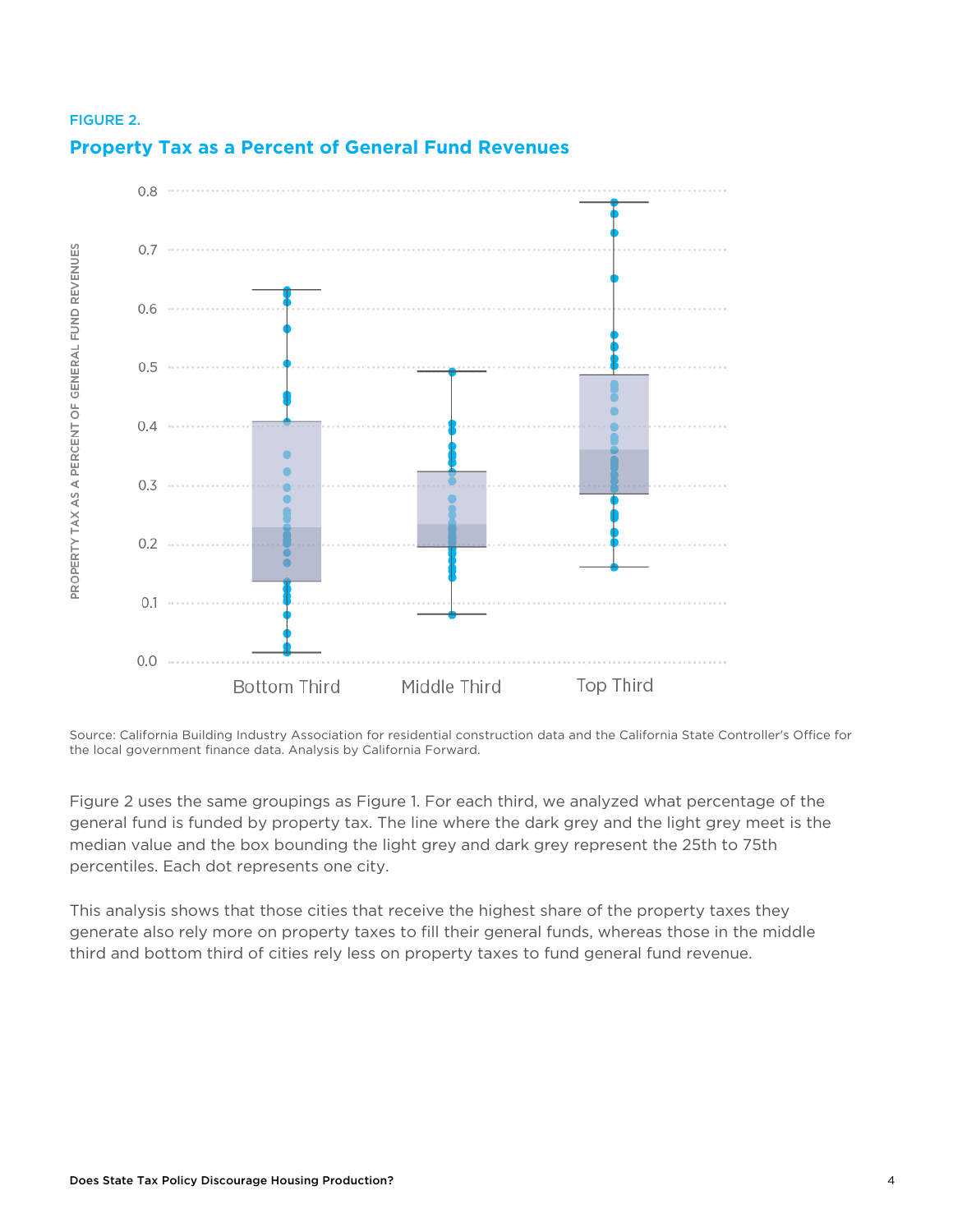#### Sales taxes

Sales taxes are charged on material products and personal property, including everything from furniture to clothing to toilet paper. Local governments may raise their sales tax rates above the state sales tax rate to support their general funds, pay for public transit investments and for other uses.





#### **Sales Tax as a Percent of General Fund Revenues**

Source: California Building Industry Association for residential construction data and the California State Controller's Office for the local government finance data. Analysis by California Forward.

Figure 3 uses the same groupings as Figures 1 and 2. This figure shows reliance on sales tax revenue relative to the amount of property tax received by the jurisdiction. Those cities that receive less property tax (i.e., those that are in the bottom third and middle third) in general rely more on sales tax as a percentage of their general fund revenues than those who receive the most property tax revenues.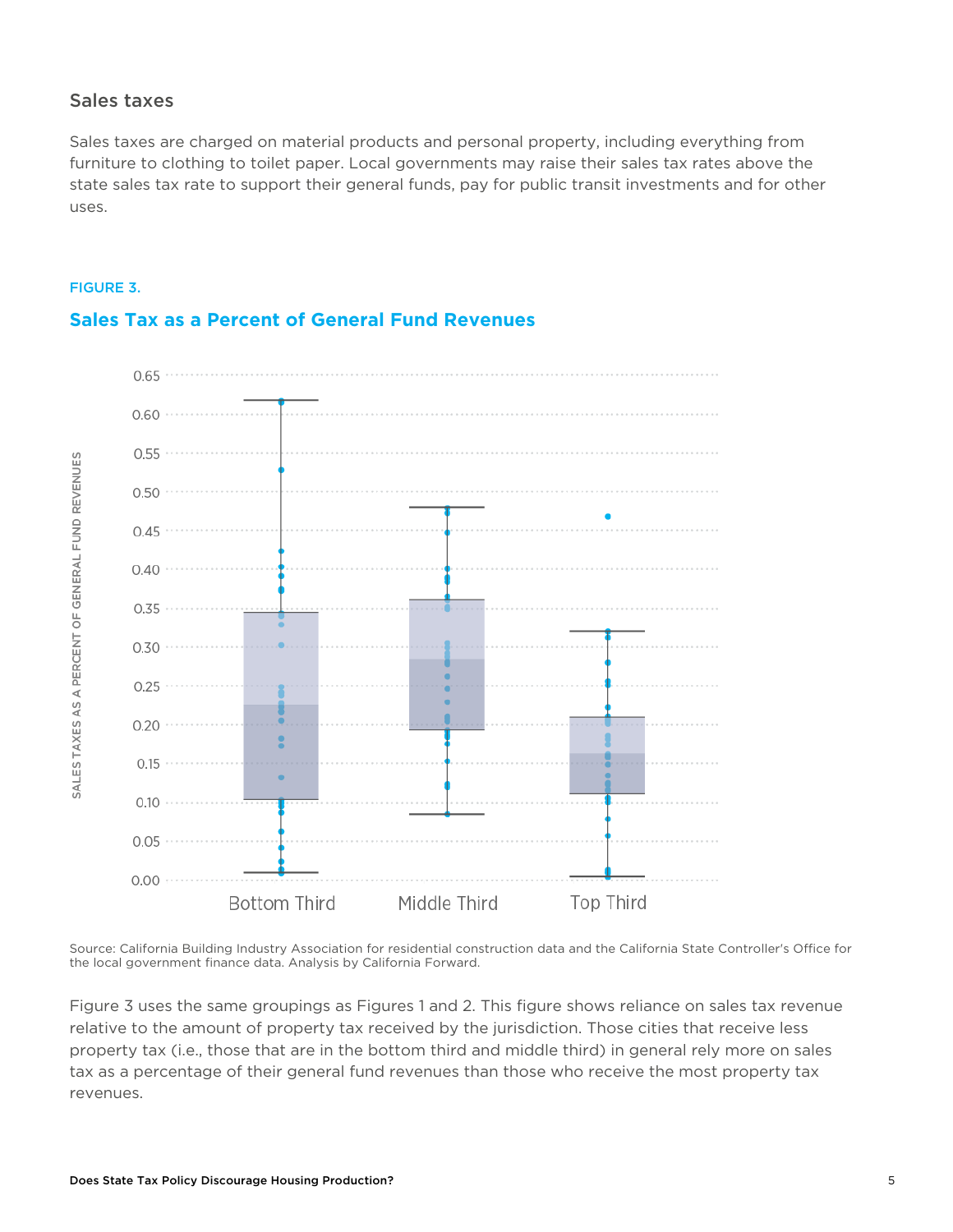## How does housing production relate to reliance on a particular revenue source?

The mix of local tax revenues has an important impact on a city's development choices. A city may receive a small share of the property tax, leading to a higher reliance on the sales tax. Furthermore, unlike commercial land uses that generate high-revenue sales taxes as well as property taxes, residential property will only generate property taxes and some lower-revenue taxes, such as property transfer taxes and utility user taxes, creating additional disincentives to allow more housing.

The picture is further complicated by the existence of special districts. Cities may receive property taxes from housing but not have to pay themselves for certain services if those services are provided by special districts. For example, a community's fire protection service may be provided by a fire district, such as the San Ramon Valley Fire Protection District in Contra Costa County which provides fire and emergency services for an area that includes the City of San Ramon, the Town of Danville and several other unincorporated communities. Services provided by a special district are funded by a share of the county's property tax revenue, as opposed to drawing from a city's general fund, so that the city's reliance on the property tax may be reduced, along with the incentive to develop additional housing.

In order to understand the relationship between housing production and taxation, SPUR and California Forward asked: Do cities with a low share of the property tax produce less housing than cities with a high share of property tax?

Appendix A shows the share of the allocated property tax to the 101 Bay Area cities,<sup>3</sup> the comparative reliance between the property tax and the sales tax and the number of building permits for single- and multi-family housing issued from 2015–2018.4

Figure 4 uses the same groupings as the previous figures. The analysis finds that cities with a larger share of the property tax contributed a larger share of the housing supply in the Bay Area over the four-year period.

<sup>3</sup> Suisun City is omitted from this analysis due to data gaps in the State Controller's Office and CIRB information.

<sup>4</sup> A more robust analysis would be to look at the marginal tax revenue accrued to each city from a new single-family residence or multi-family project rather than the average historical property tax share. That is beyond the scope of this preliminary analysis. For further detail on the complexity of California's local government tax system, please see the excellent http://www.californiacityfinance.com/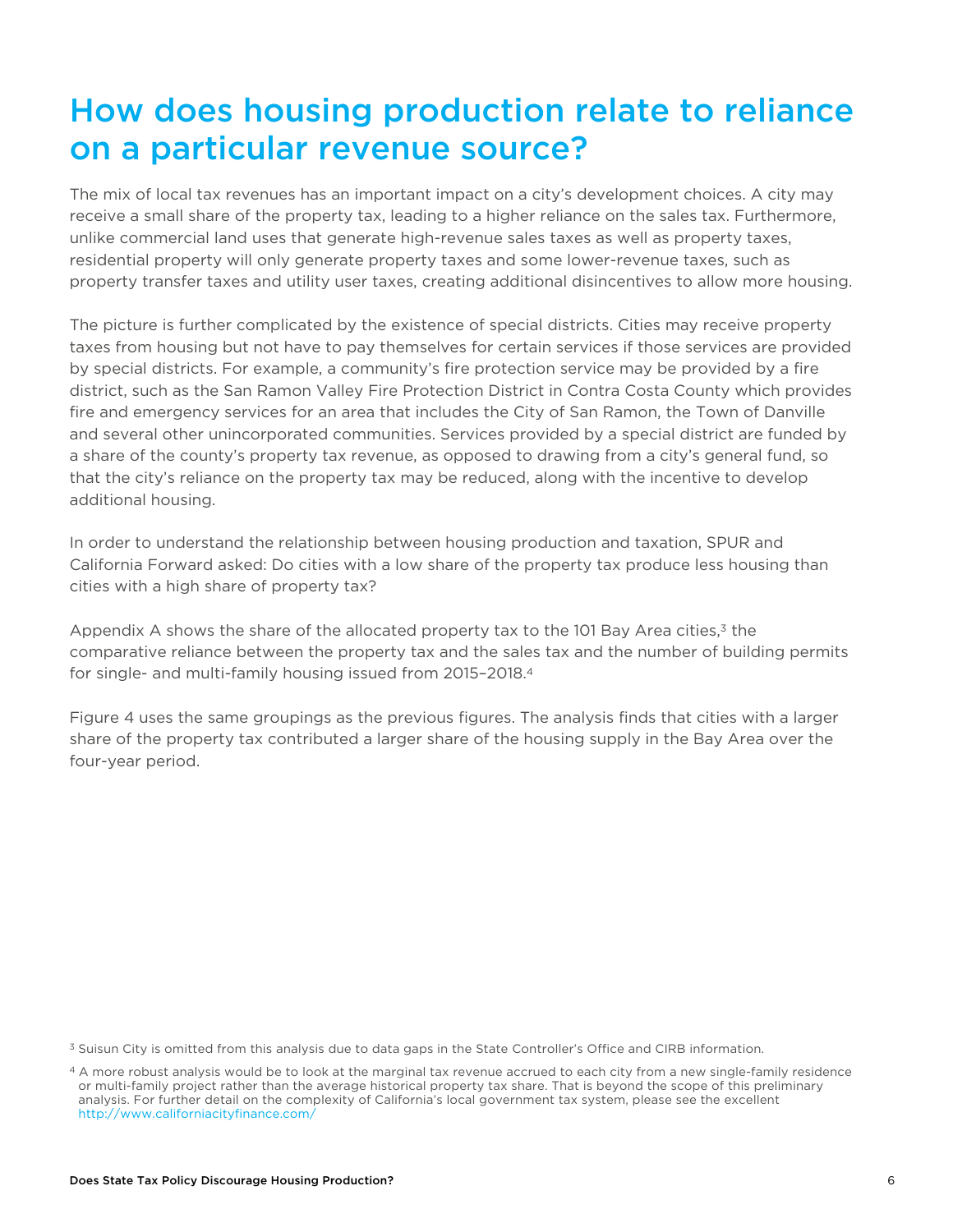#### FIGURE 4.

#### **Housing Production Relative to the Amount of Property Tax a City Receives**

|                     | # OF<br><b>CITIES</b> | SINGLE<br><b>FAMILY</b> | <b>MULTI</b><br><b>FAMILY</b> | <b>TOTAL</b><br>RESIDENTIAL<br>UNITS | PERCENT OF<br><b>TOTAL RESIDENTIAL</b><br>UNITS |
|---------------------|-----------------------|-------------------------|-------------------------------|--------------------------------------|-------------------------------------------------|
| <b>BOTTOM THIRD</b> | 33                    | 1597                    | 1801.5                        | 3398.5                               | 13.94%                                          |
| MIDDLE THIRD        | 33                    | 3465.25                 | 5544.75                       | 9010                                 | 36.96%                                          |
| <b>TOP THIRD</b>    | 33                    | 2256                    | 5380.5                        | 7636.5                               | 31.33%                                          |
| SAN FRANCISCO       |                       | 83.5                    | 4246                          | 4329.5                               | 17.76%                                          |

Source: California Building Industry Association for residential construction data and the California State Controller's Office for the local government finance data. Analysis by California Forward.

Figure 5 shows the average amount of single- and multi-family housing produced each year over the four-year period for the same groupings. We also found some distinctions by geography. North Bay cities have a relatively higher share of the property tax and less housing production. Santa Clara County cities tend to have a lower share of the property tax than the North Bay and higher housing production.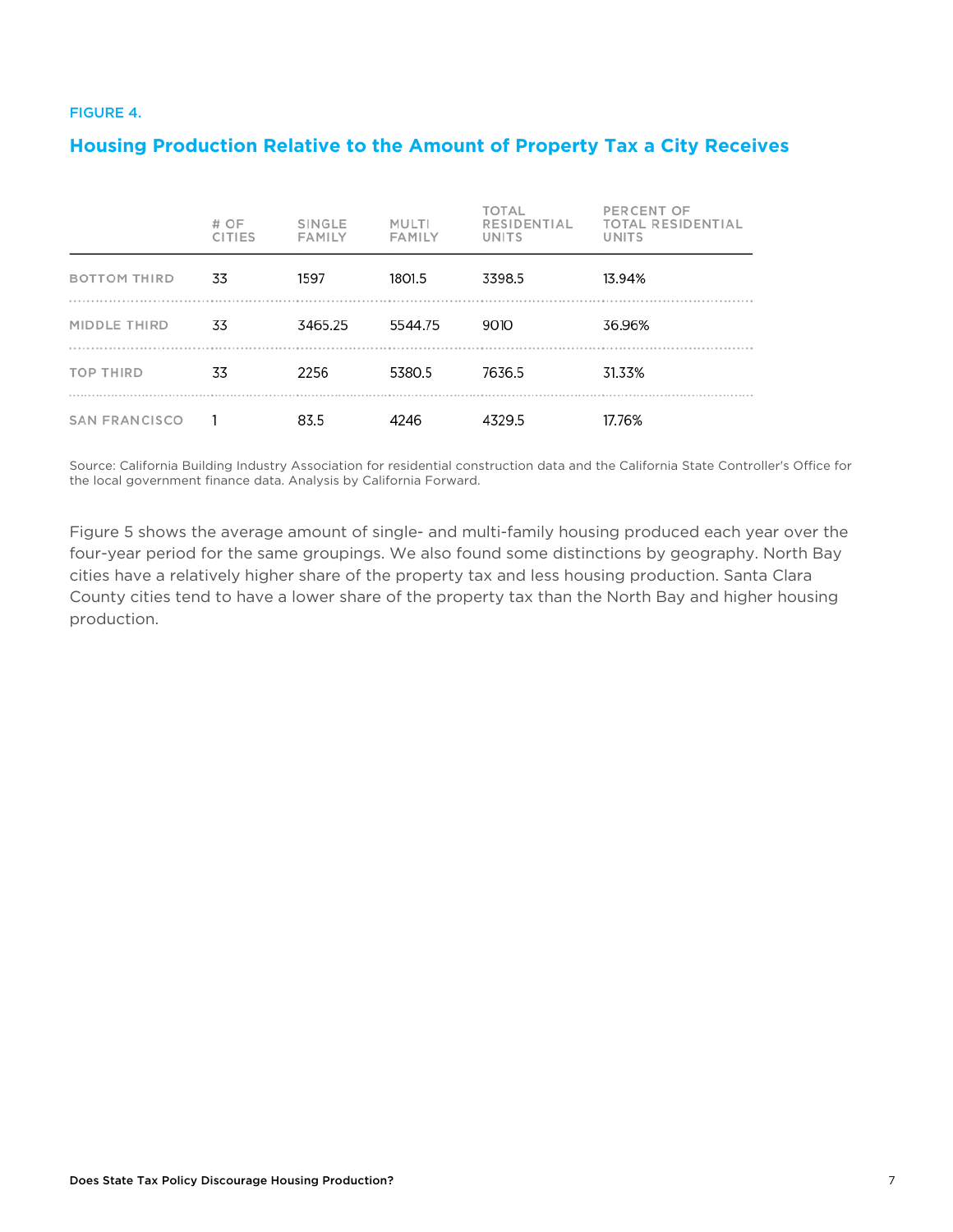#### FIGURE 5.



#### **Multi-Family and Single-Family Housing Production Relative to the Amount of Property Tax a City Receives**

Source: California Building Industry Association for residential construction data and the California State Controller's Office for the local government finance data. Analysis by California Forward.

The two thirds of Bay Area cities that retain more property tax are also the cities that produce the most housing. There can be many reasons for this correlation, not all of them related to fiscal decisions. Some cities, despite receiving a high share of the property tax, may choose not to allow more housing if their constituents oppose housing production. Others might receive a low share of the property tax but allow more housing because they have traditionally viewed themselves as bedroom communities, providing housing without many other services. However, the data indicate that fiscal pressures do play some role in driving decisions about whether or not to allow more housing.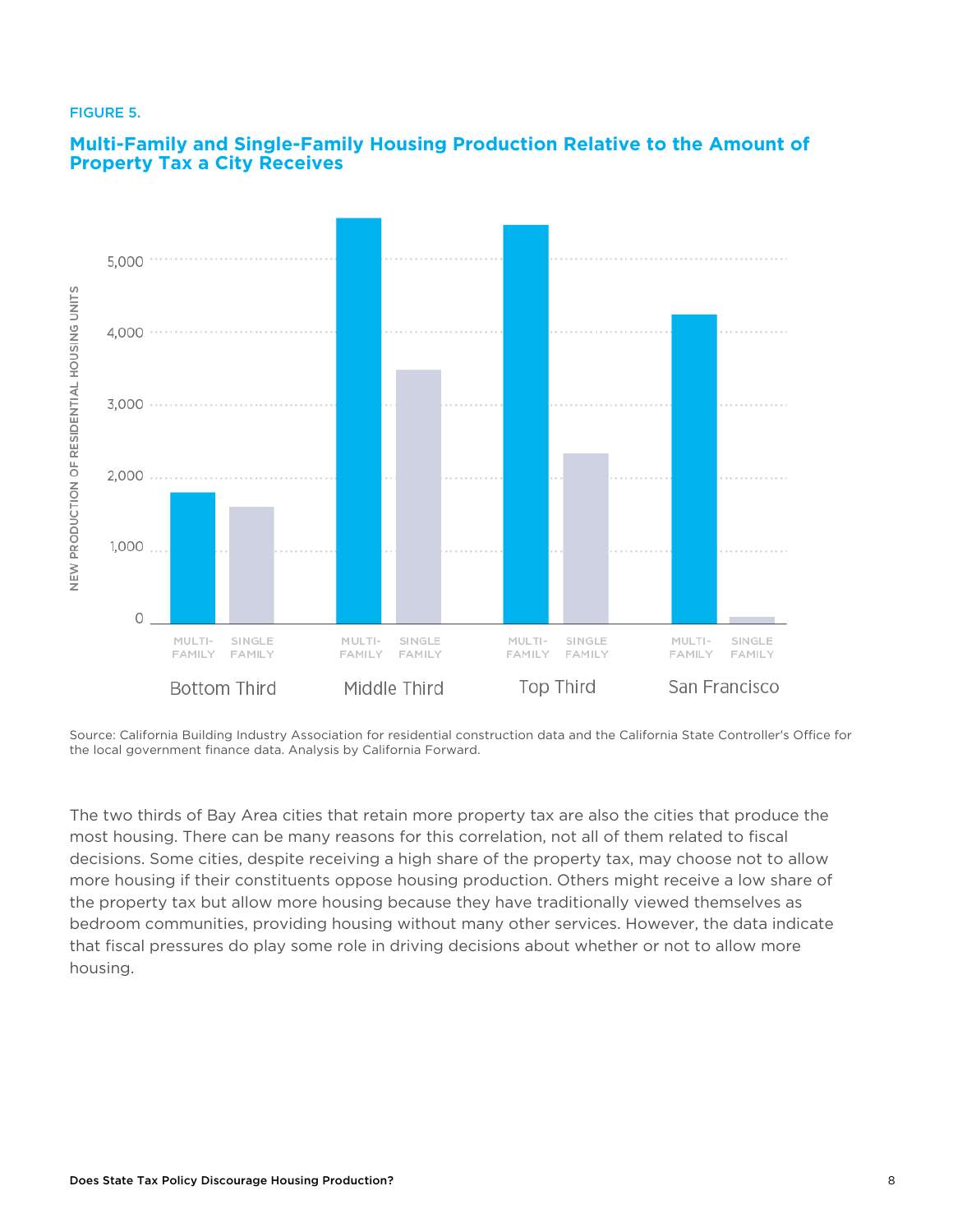# Principles for policy options

A recent analysis by SPUR shows that the Bay Area needs to build an additional 2.2 million units between now and 2070<sup>5</sup> in order to meet demand and keep income inequality from becoming worse. In order to meet this goal, the Bay Area would need to double its housing supply from roughly 20,000 units a year (before the COVID-19 pandemic) to 45,000 units a year. To the extent that fiscal policies impede the production of housing, these policies need to be addressed.

SPUR and California Forward have developed a draft set of principles to guide the development of California state tax reform. We then apply these principles to their impact on the production of housing.

#### **1. The tax system should be fair.**

Cities should be treated in an equitable manner and not receive certain property tax allocation shares based on legacy percentages. The system should support cities whose public policy goals align with regional and state values, including allowing sufficient housing, creating resources for affordable housing and discouraging sprawl development. Lastly, the tax system should not unduly subsidize long-standing homeowners at the expense of newcomers.

#### **2. The tax system should provide adequate revenues.**

The passage of Prop. 13 in 1978 created a drop in state revenues of roughly 60 percent. While local revenue in California has recovered since that point, city and county tax revenue per person remains lower than it was before the passage of Prop. 13.6 Cities have responded to Prop. 13's limitations on property tax by changing their zoning to encourage uses they deem to be revenue-creating and passing new sales, hotel and utility taxes. Cities also began taxing new development, including new housing development, in the form of fees and requirements. Any future changes to the tax system should provide sufficient revenues for the activities of local government, so that zoning for rateables and taxing housing construction are not incentivized.

#### **3. The tax system should not discourage housing production.**

As outlined above, local governments that receive a greater share of property taxes are more likely to produce housing than those that receive a smaller share. Cities that rely more on sales tax revenue are less likely to produce housing. At the same time, the cap on assessed value as part of Prop. 13 means that if a parcel of vacant land has been owned for a long period of time, an owner does not have an incentive to put that land into active use, because the tax basis is so low. The tax system should incentivize the production of housing, not discourage it.

#### **4. The tax system should be simple and clear.**

The current state tax system is so complex that very few people understand it and tradeoffs are not clear to policymakers.7 Jurisdictions could make better decisions if the property tax system were transparent and clear so the tradeoffs in the system could be made explicit.

<sup>5</sup> https://www.spur.org/publications/white-paper/2020-03-09/what-it-will-really-take-create-affordable-bay-area

<sup>6</sup> https://lao.ca.gov/publications/report/3497#What\_Happened\_to\_Local\_Government\_Revenues\_After\_Proposition.A013.3F

<sup>7</sup> http://californiacityfinance.com/LocalReformMenu110114.pdf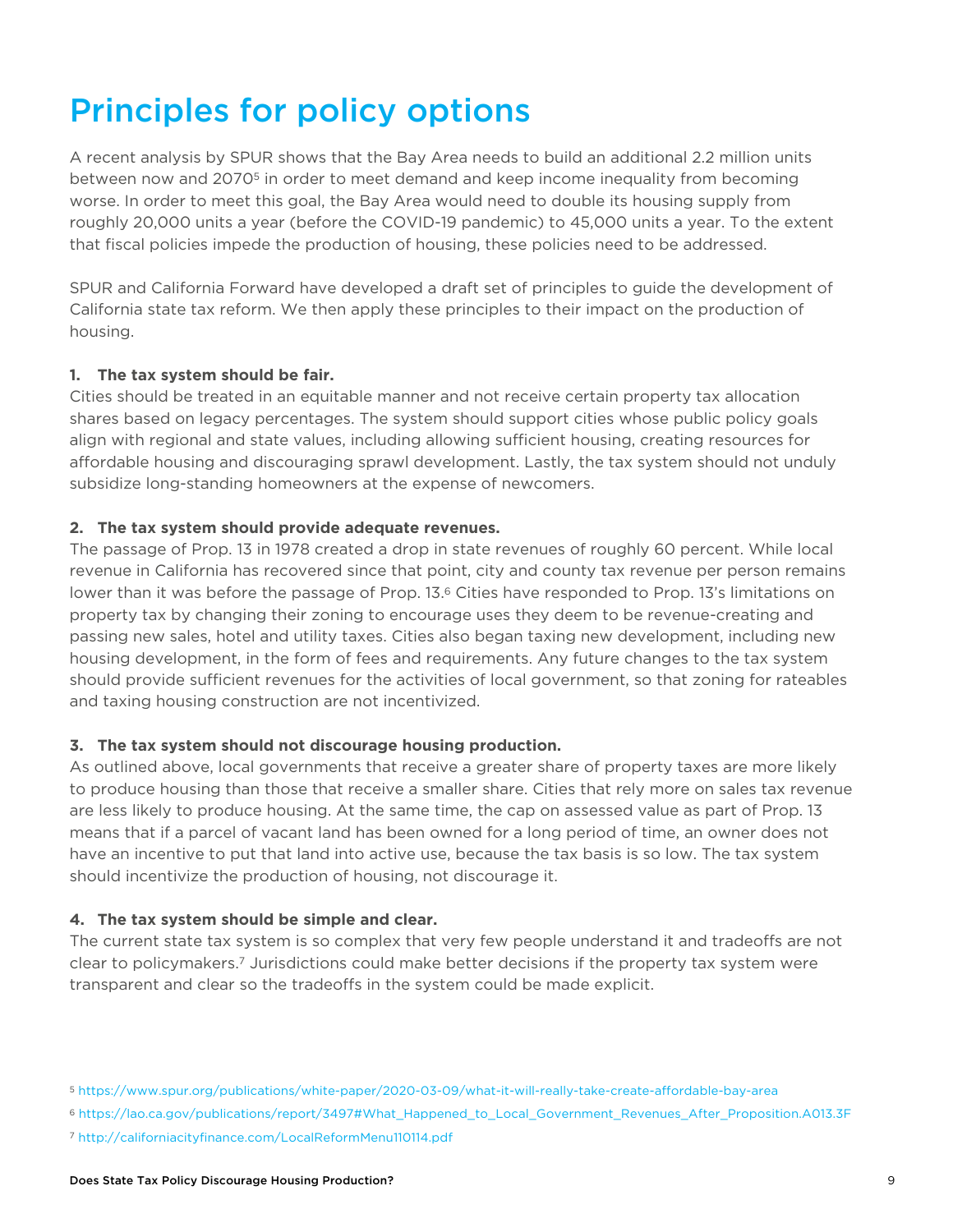Potential policy options that address some of these principles include the following:

#### **A. Amend Prop 13 and replace it with a new property tax allocation model that is more sensitive to housing development.**

As outlined above, the current tax system does not incentivize housing production. In order to support the creation of housing, the current system could be amended in a variety of ways.<sup>8</sup> First, sales taxes could be swapped for a greater share of property taxes to decrease reliance on sales tax and increase reliance on property tax. Other swaps could be explored, including sending more sales tax to the state in exchange for receiving a pro rata share of the state income tax.9

Second, property tax revenue allocations (including the Vehicle License Fee backfill<sup>10</sup> and the property tax allocation) could be consolidated and a new property tax allocation could be created. This property tax allocation factor could take into account principles of fairness as well as the principle of supporting public policy goals, such as housing production.

Of course, any of these changes would need to be analyzed to ensure there were no unintended consequences to housing production or other important policy values.

#### **B. Promote regional tax sharing.**

As mentioned above, many local governments choose to zone for certain uses based on the tax revenue they will generate. This creates a "race to the bottom" as local governments compete with one another for commercial uses that generate property, sales and business taxes and don't incur the same costs as residential uses (parks, police, etc.). This situation will only be exacerbated if Proposition 15, a major Prop. 13 reform effort on the November 2020 ballot, passes.

Prop. 15 eliminates the cap on assessed value at the time of sale for commercial and industrial properties, so that these properties can instead be assessed at their market value. The chief benefit of the measure is that it increases the tax revenue to the state by taxing businesses whose property tax base has been kept artificially low for decades. However, one of the unintended consequences of Prop. 15 is that without regional tax sharing, it could exacerbate the problem of cities zoning for rateables.

The current system should be replaced by one in which sales tax is collected regionally and reapportioned to jurisdictions based on a more equitable formula, such as by population.

#### **C. Add a small increase to the Prop. 13 rate cap for infrastructure investment**.

One of the challenges of the current tax system is that there are relatively few sources available to local governments to pay for infrastructure investment. After the elimination of the state redevelopment program as a tool to help pay for new community-serving infrastructure, local governments were left with few tools beyond impact fees. Adding a small increase to the Prop. 13 rate cap specifically for community investments could help address this challenge.

<sup>8</sup> https://www.ppic.org/content/pubs/op/OP\_401FSOP.pdf

<sup>9</sup> https://lao.ca.gov/2007/sales\_tax/sales\_tax\_012407.pdf

<sup>10</sup> http://www.mikemcmahon.info/VLFBackground.pdf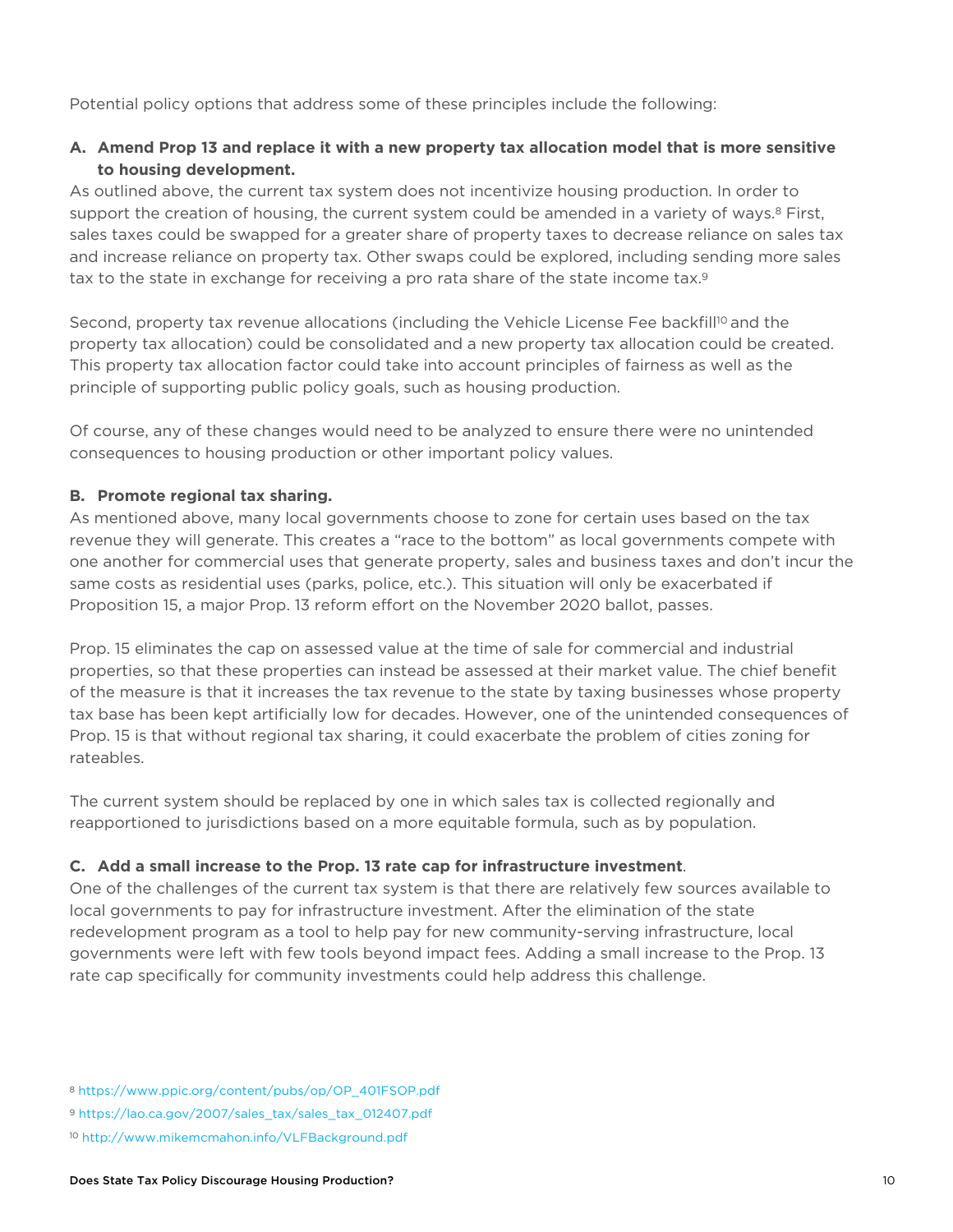# Conclusion

California's tax system is enormously complex. It is important to consider the negative consequences of the current system on housing production and to support measures that will encourage the development of badly needed housing. It is also critical to understand the fiscal pressures that local governments face today. Cities are being asked to plan for a sustainable future by promoting housing in urban areas close to transit. California's tax system should reward cities for doing the right thing. California Forward and SPUR look forward to working to support tax reforms that create a state we want to see — one where there is sufficient housing supply in cities and towns and where tax policy supports those that are doing their best to create a better California.

# Appendix A

For each city in the Bay Area we analyzed: a.) the percent share that a jurisdiction retains of the property tax they generate, b.) the percent of the general fund that is funded by property taxes and c.) the percent of the general fund that is funded by sales taxes. This analysis is available online at:

### [spur.org/housing-and-property-taxes](https://www.spur.org/housing-and-property-taxes)